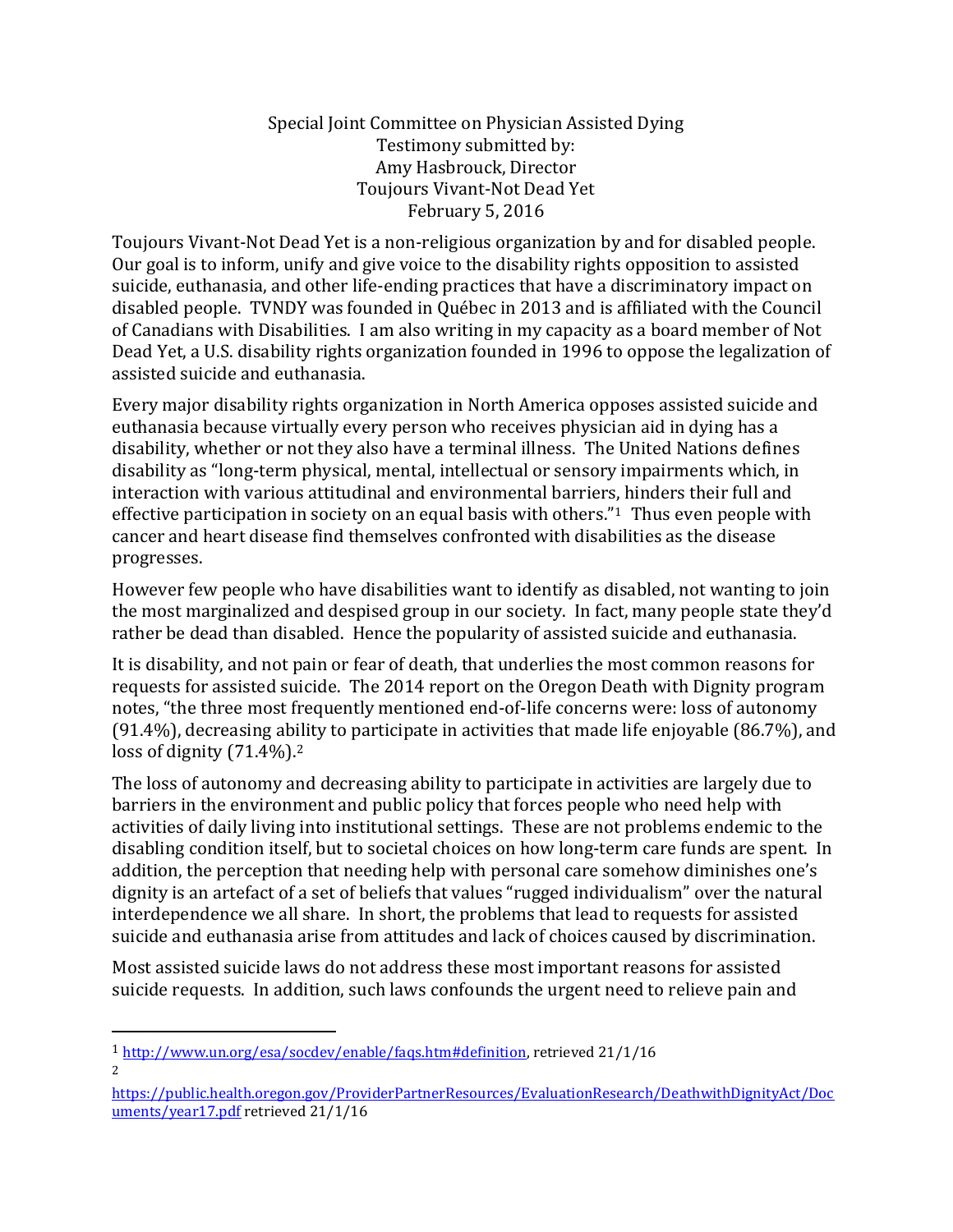emotional distress with the desire for death. Therefore, any law passed by parliament should be, first and foremost, a palliative care program, to ensure that every Canadian receives adequate pain relief and emotional support as s/he faces death, disease or disability. Death should be a disfavoured last resort after a specific sequence of steps are followed to ensure that the reasons for the death request have been thoroughly addressed.

The Supreme Court agreed with the lower court's finding that carefully crafted safeguards could minimize the risks inherent in assisted suicide. <sup>3</sup> Yet most proposals set forth so far have essentially the same as the laws currently in effect in other jurisdictions. The problem with these laws is that protections and safeguards are mostly reactive rather than proactive, in that they apply after the life-ending act has occurred. Instead of preventing people from being wrongly killed, they give lip service to identifying and punishing negligence and bad actors after the fact.

Assisted suicide laws are also focused more on protecting health care professionals from liability than on protecting people from coercion, manipulation, and social pressure to request euthanasia or assisted suicide.

By satisfying the terms of the United Nations convention on the Rights of Persons with Disabilities, Canada can begin to improve the circumstances in which people who become disabled find themselves. Combined with an individualized approach that provides effective palliative care and home based services, a comprehensive end-of-life policy can address the most common reasons behind requests for assisted suicide and euthanasia..

If Canada wants to become a world leader in this field, it should pass a law that identifies and protects vulnerable persons from inducement to commit suicide, and provides the palliative care and community supports necessary to afford them resilience in the face of death, disease and disability. We must break with other jurisdictions and have judicial and administrative review to determine eligibility, competency, voluntariness of the request, and ensure that the person is not in a vulnerable circumstance.

Canada has rejected the death penalty in order to ensure that no innocent person may be wrongfully put to death. Imposing a few procedural steps before the fact exacts but a small price to prevent ineligible or vulnerable persons from being killed through negligence, coercion, or medical error.

In addition, we must keep detailed records of the assisted suicide program, and perform analyses not just on the program records, but track all life-ending acts to ensure that illegal and coercive practices do not continue on the back wards of long-term care and other medical facilities. Finally, penalties for violation of the terms of the law must pose an effective and meaningful deterrent to non-compliance and bad actions by all who are involved in assisted suicides.

### **I. Goals of EOL legislation:**

- A. To provide the full range of choice and control at the end of life;
- B. To relieve physical pain and symptoms, as well as emotional and existential distress;

 $\overline{a}$ <sup>3</sup> [http://www.canlii.org/en/bc/bcsc/doc/2012/2012bcsc886/2012bcsc886.html#](http://www.canlii.org/en/bc/bcsc/doc/2012/2012bcsc886/2012bcsc886.html) at para 883, and <https://scc-csc.lexum.com/scc-csc/scc-csc/en/item/14637/index.do> at para 105, retrieved 21/1/16.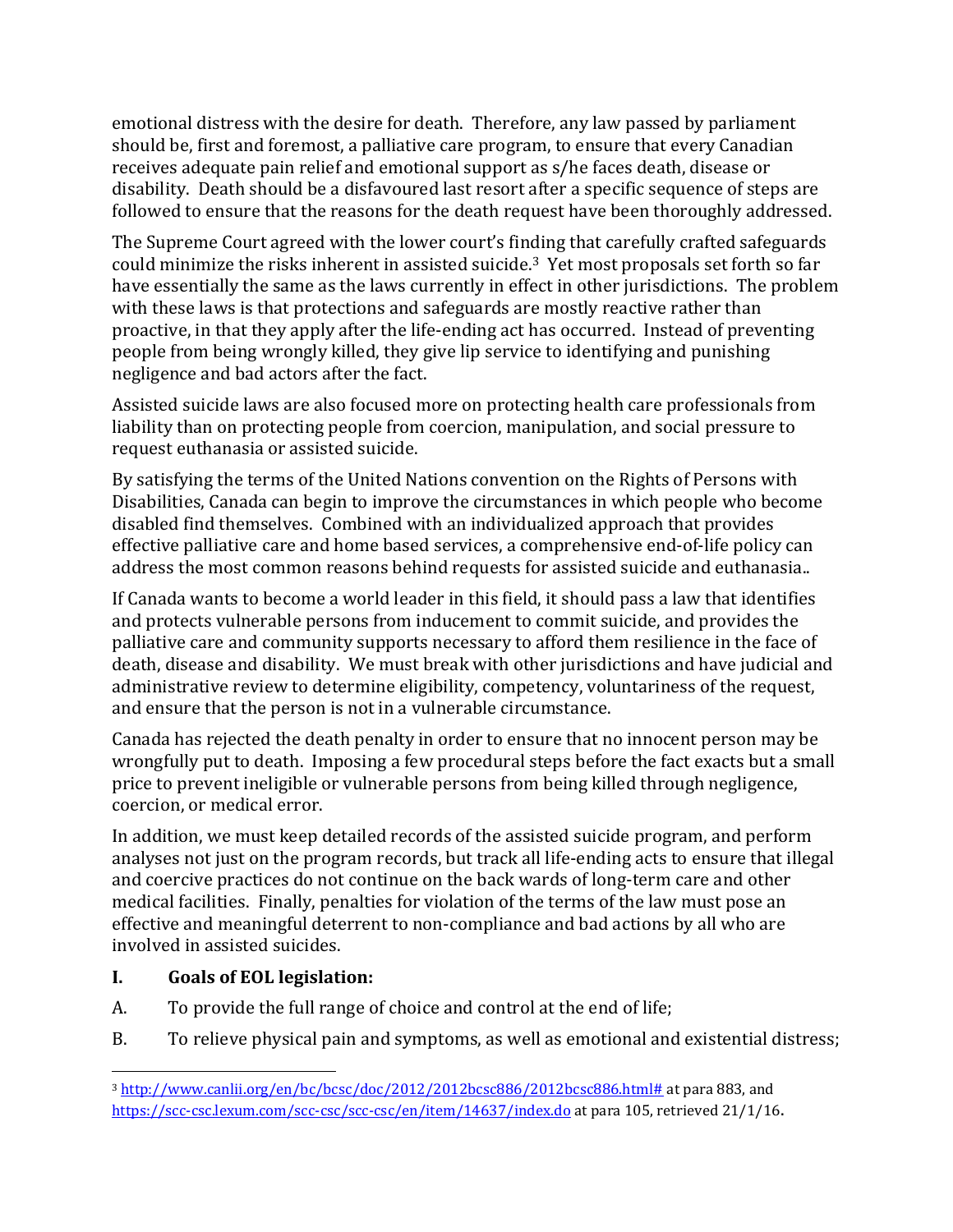- C. To protect vulnerable persons from being induced to commit suicide in times of weakness;
- D. To prevent the serious public health problem of suicide;
- E. To prevent life-ending acts that fall outside the scope of the law, as well as intentional killing of ill and disabled persons under the guise of "mercy";
- F. To protect the medical profession's integrity, ethics and physicians' role as healers and advocates;
- G. To avoid sending a message that the lives of old, ill and disabled people are less valued in our society; and
- H. To create a law which resists the shift toward enlarging eligibility criteria, and increased tolerance for violations of the stated eligibility criteria.

### **II. Definition of terms**

A. Adult

An adult is a person who is 18 years of age or older.

B. Assisted suicide

An act, undertaken by a person with the advice, knowledge, means and/or assistance of a physician or medical professional, to end his/her life.

### C. Assisted Suicide Commission

A five-member panel which administers and supervises all activities of the assisted suicide program.

The ASC shall consist of three persons appointed by the minister of health (including at least one physician and one palliative care specialist), a person appointed by the attorney general, and one person appointed by the coroner's office.

Commission members may serve no more than two five-year terms consecutively.

## D. Assisted suicide Technician

An Assisted Suicide Technician, employed and assigned by the Assisted suicide Commission, will oversee the administration of each assisted suicide. This person will have emergency medical certification and additional specialized training.

## E. Case coordinator

A person employed by the Assisted Suicide Commission to provide information and guide those who request assisted suicide through the process. The case coordinator's duties include obtaining disability accommodations, collecting and maintaining records, ensuring compliance with the law, and supervising and recording the assisted suicide itself.

F. Eligibility Determination Panel

An expert panel appointed by the minister of health consisting of a physician, a palliative care professional, a social worker, a mental health professional and a disabled activist. Its function is to determine whether a person making a request is eligible under the law.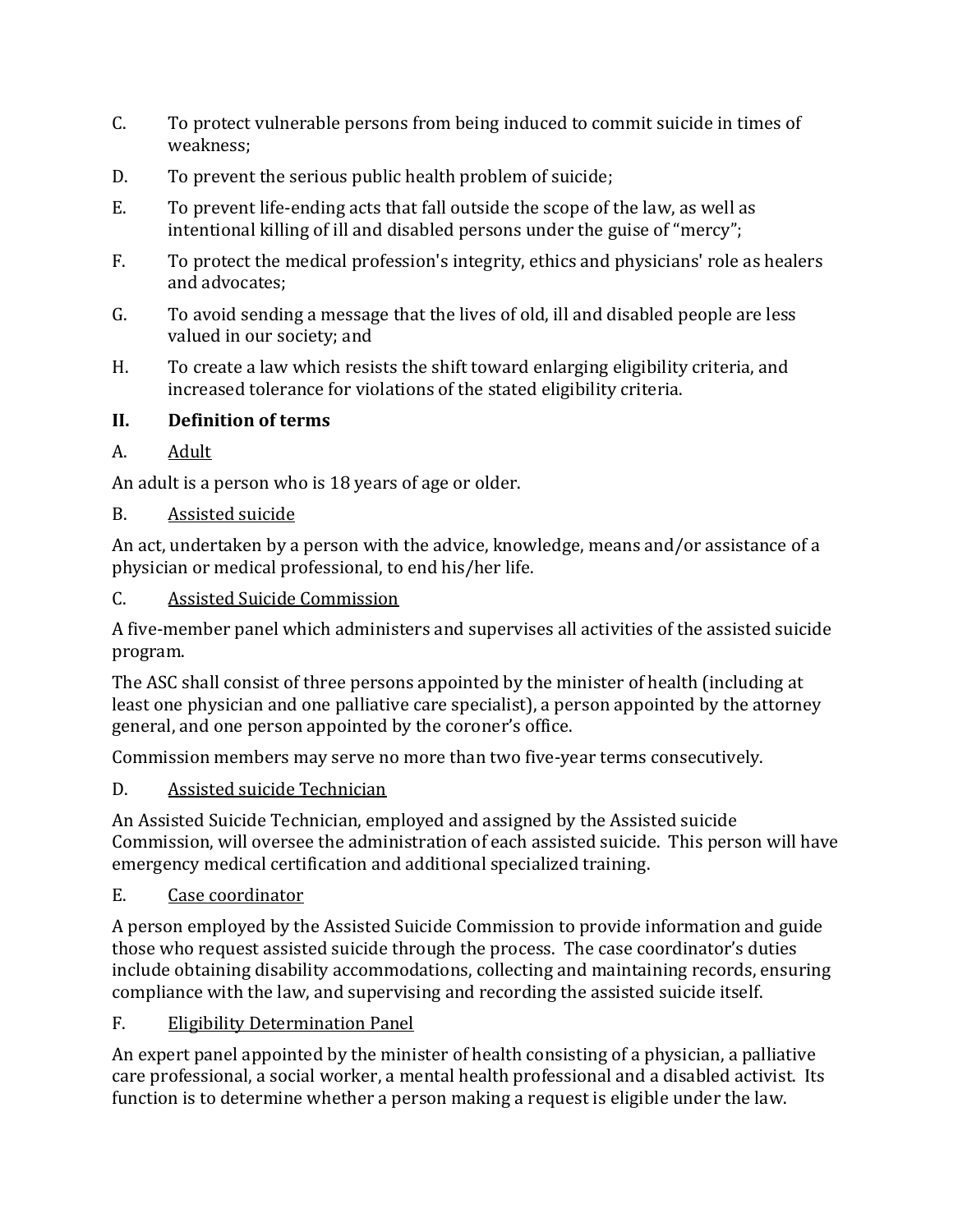### G. Grievous and irremediable medical condition

Any medical condition which:

- Represents a substantial dysfunction of one or more major body system(s);
- Is not amenable to, or is beyond mitigation or treatment;
- Is permanent and/or is likely to cause death within six months;
- Causes significant pain or other persistent physical symptoms such as vomiting, diarrhea, choking, coughing, seizures, difficulty breathing;
- Renders the person unable to commit suicide unaided.
- H. Intolerable and enduring suffering
- Intolerable means physical and psychological / existential suffering that arises from the medical condition and which, regardless of mitigating measures, renders a person unable to carry out activities of daily living.
- The persistence of suffering is determined based on the nature of the grievous and irremediable medical condition:
	- o Where the medical condition amounts to a chronic illness or permanent disability, persistence of suffering will be adjudged after an adjustment period of one year;
	- o Where the medical condition is likely to cause death within six months, persistence of suffering will be measured over a period of two weeks;
- Psycho-social causes of suffering are addressed during a vulnerability assessment, and those circumstances remedied before a request for assisted suicide may be considered.
- I. In the circumstances

The person's circumstances are directly linked to the supports available:

- whether effective palliative care is available;
- Whether accessible housing and help with activities with daily living are available in the community or the person must be institutionalized to have daily needs met;
- whether income supports and respite care are available for family caregivers or whether the person feels like a burden in her/his own home.
- J. Vulnerable to inducement to commit suicide

A person is vulnerable when natural resilience and buffers are removed or compromised by poverty, isolation, discrimination and devaluation (based on gender, age, race, and disability) and lack of needed supports. A person is vulnerable who does not have access to medical treatment, palliative care, or needed auxiliary aids and services.

## K. Witnesses

Witnesses shall be competent adults who are not:

A relative of the person by blood, marriage or adoption;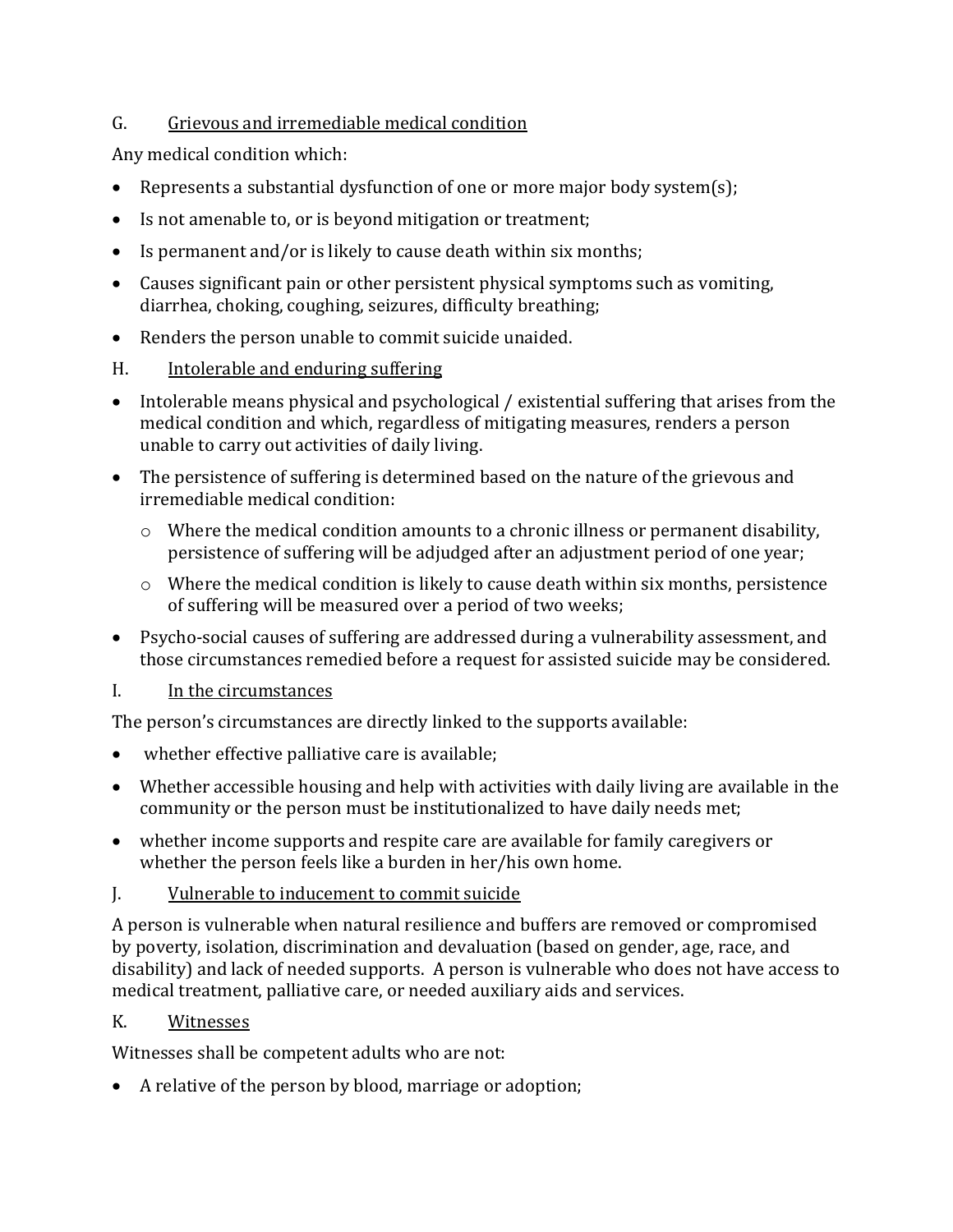- An owner, operator or employee of a health care facility where the person is receiving medical treatment or is a resident; or
- Implicated in the affairs of or entitled to any portion of the estate of the person making the request under any will or by operation of law.

# **III. General provisions**

# A. Accessibility

All activities under this law will be carried out in a manner accessible to and usable by people with disabilities. This includes access to facilities and equipment, and removing communication barriers.

Each province will be responsible for providing all information and forms in both official languages and in accessible formats. In addition, qualified interpreters, scribes and assistive technology shall be made available to enable people with communication disabilities to effectively relate and understand all information about the assisted suicide process.

## B. Assisted suicide

Assisted suicide, rather than euthanasia, shall be the method of medically-assisted death.

# C. No Advance directives

Advance directives may not be used as a means to consent to assisted suicide when the person becomes incompetent.

# D. Exemption

Hospices and palliative care facilities shall not be required to administer assisted suicide. They must inform people upon admission as to their policy vis-à-vis assisted suicide.

# **IV. Eligibility Criteria**

# A. In general

A person is eligible for assisted suicide if s/he is a competent adult resident of the province who has a grievous and irremediable medical condition that causes enduring suffering that is intolerable to the individual in the circumstances of his or her condition, and is not vulnerable to inducement to commit suicide.

No person shall qualify for Assisted Suicide solely because of age or disability.

## B. Mitigating measures

People requesting assistance to die are asking society to grant an exception to its policy of suicide prevention. In return, these people must be willing to accept some burdens to ensure that society can safeguard its most vulnerable from potential coercion, exploitation and abuse under such policies. Thus it seems reasonable to ask those requesting suicide assistance to at least try reasonable palliative measures before declaring that their pain and suffering are so severe as to warrant state-sponsored killing.

C. Capacity to consent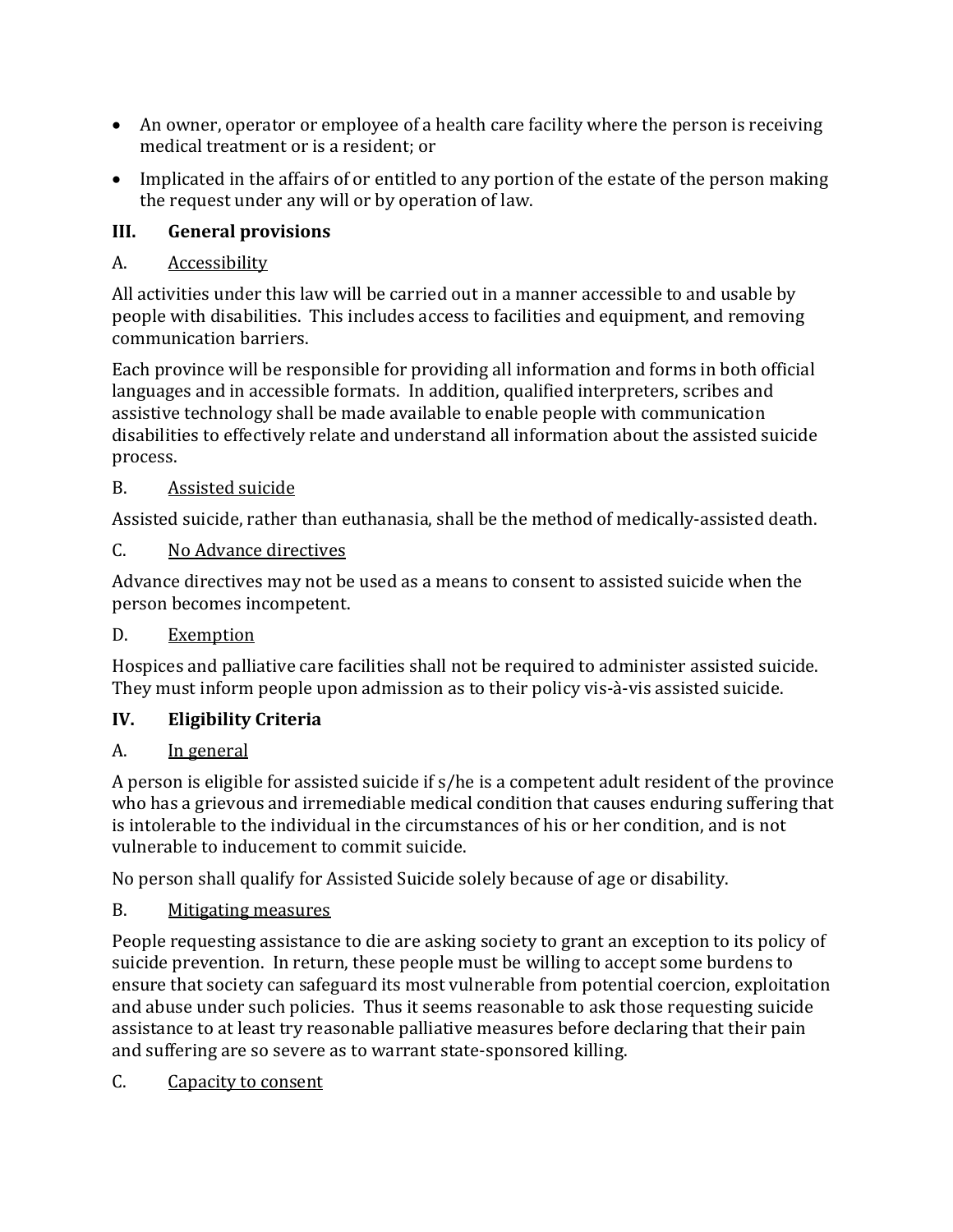Assisted suicide is not medical care and is not designed to improve the person's physical condition, but only to kill. Therefore we believe a traditional "medical decision making" capacity assessment is not appropriate.

We recommend the development of a unique legal standard/test for determining competency to choose to end one's life that reflects:

- a suicide prevention standard that identifies risk for suicidality (including vulnerability, major depressive disorder and demoralization syndrome as risk factors);
- the ability to appreciate the life-and-death nature of the judgment;
- the suicide of a disabled or terminally-ill person is as "irrational" as that of a nondisabled person; and
- the understanding that a desire for self-destruction runs contrary to human instinct, and shows potential vulnerability as a lack of personal resilience and robust mental health.

### D. Voluntariness

We recommend that, as part of the eligibility determination, there be a detailed psychosocial evaluation to assess, *inter alia*, the voluntariness of the request. This evaluation would look for internal and external factors that may interfere with a free and informed choice for assisted death.

## **V. The application**

### A. Request must come from the person

We believe it is imperative that the impetus for assisted suicide or euthanasia come from the individual, and not a physician licensed and paid by the government. There are wellfunded advocacy groups which will ensure that public knowledge of this option is widespread. For a doctor to suggest assisted suicide puts the imprimatur of authority behind the suggestion, thus applying a subtle pressure on the patient.

### B. Form of the request

The request must be written according to a single application form that is used throughout the provinces and territories in order for information gathered to be uniform.

The Case Coordinator will assist the individual to:

- fill out the application form, (including obtaining materials in accessible formats or arranging for interpreters or alternative communication methods);
- Obtain signatures from two disinterested witnesses that the person appears lucid and the request appears informed and voluntary at the time it is made;
- Arrange for a consultation with a second physician specializing in the person's irremediable medical condition(s);
- Arrange for a psycho-social evaluation;
- Arrange for a palliative care consultation;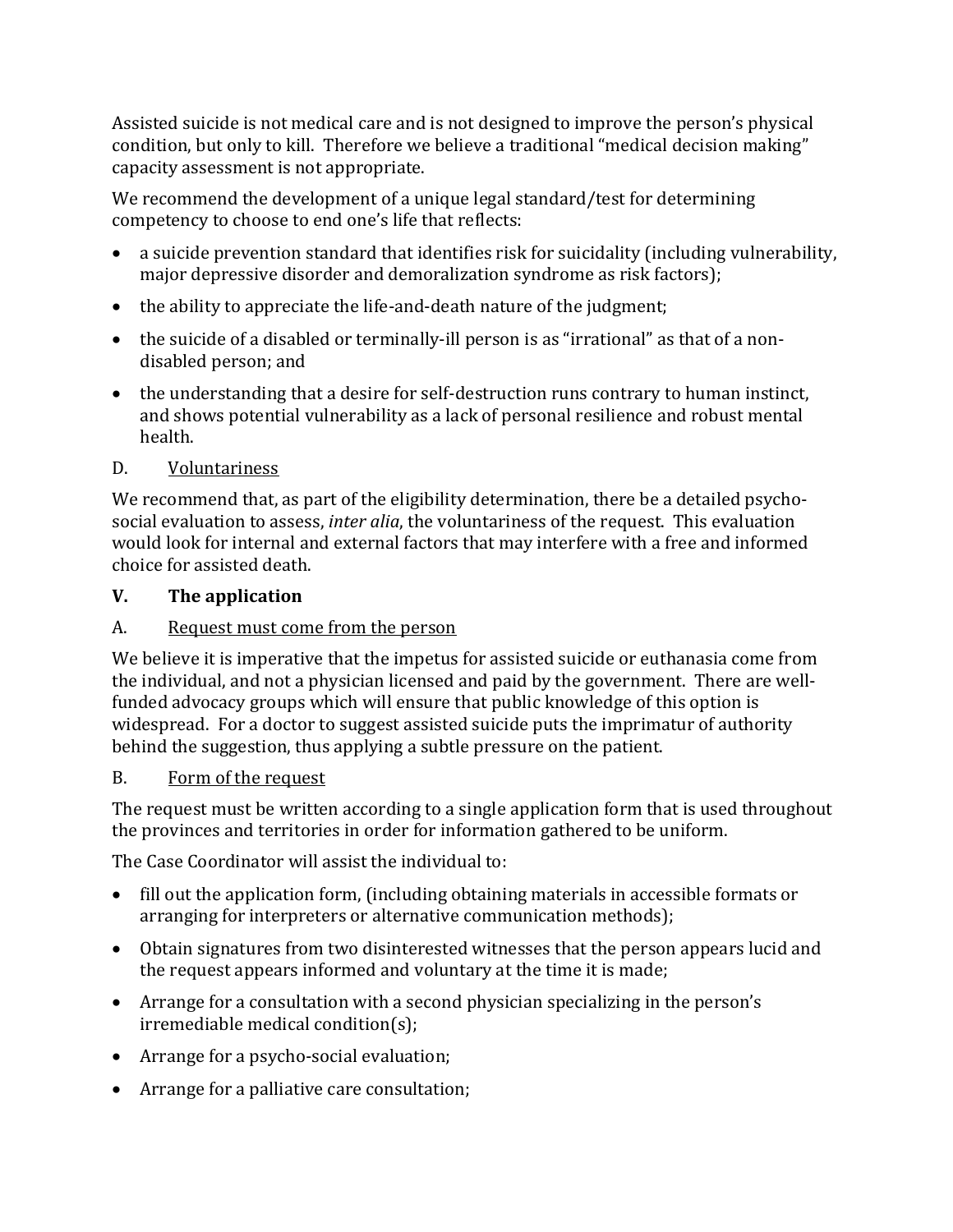- Arrange for peer counselling or rehabilitation services, as necessary;
- Ensure that the person has been informed of all treatment options, and arrange any additional consultations that may be necessary; and
- Ensure that the person is aware of home modifications and home-based care options and assist the person to obtain these services, as necessary.

The results of these consultations along with the medical reports of two physicians, will be part of the application packet that is forwarded to the eligibility determination panel.

### C. Witnesses to the request

The signature of the completed request form shall be witnessed by two persons who attest, to the best of their knowledge, that the person is competent to make the request and is doing so in a free, informed and voluntary manner.

#### D. Role of the family

The physician, case coordinator, and the person shall discuss whether there is a compelling reason not to inform the person's family (such as a history of abuse or a danger to the person). Absent a compelling reason, the person's family will be contacted as part of the psycho-social evaluation.

#### E. Revocation of request

A request for assisted suicide may be revoked at any time, by any means (orally or in writing).

### **VI. Medical and other assessments**

### A. Medical assessments

The person will receive a thorough physical examination (with appropriate tests) by a primary care physician who has a pre-existing relationship with the person of at least two months, and a second physician who specializes in the irremediable medical condition(s) that cause the suffering which have led to the request for assisted suicide. Each physician will offer a detailed case history, including diagnosis, prognosis, treatment history and results, further recommended treatments and palliative measures, etc.

Each physician will also answer eligibility determination questions.

- Does the person have an grievous and irremediable medical condition?
- Does that medical condition cause enduring suffering?
- Is that suffering intolerable to the individual?
- Are there reasonable measures the person can try that could ease his/her suffering?
- Are there aspects of the person's circumstance that could be modified to improve his/her quality of life?

The physician will include his/her recommendation along with the case history, which will be forwarded to the eligibility determination panel.

B. Other assessments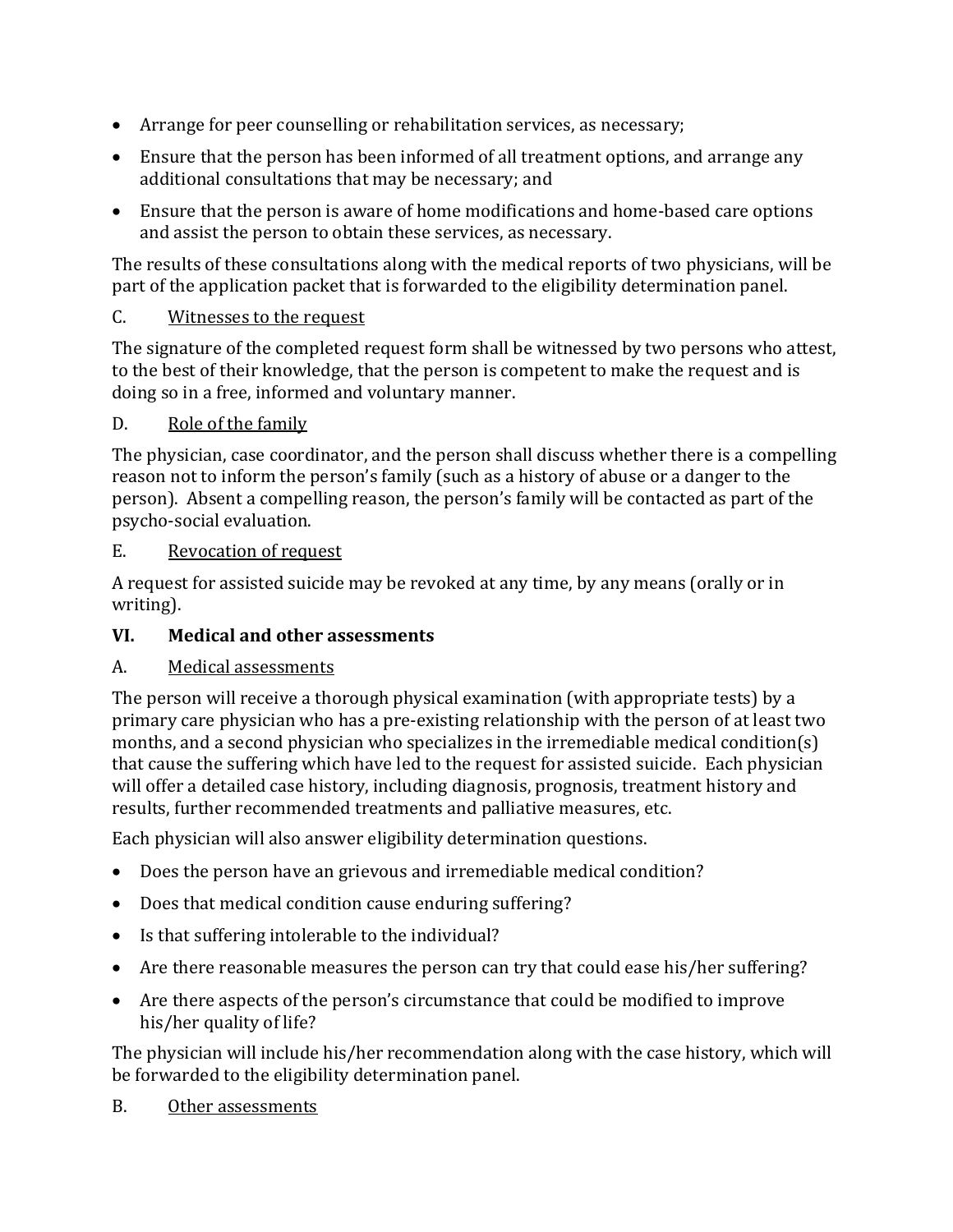- A detailed Psycho-social assessment will be carried out to determine:
	- o Vulnerability Establish the person's resiliency, the available resources, and the physical, economic, psychological and other threats to that resiliency;
	- o Psychological health / competence assess for competence using modified standard outlined under the section eligibility criteria – capacity/competence. (See above)
- Palliative care consultation;
- Informed consent Worksheet With assistance from the case coordinator, the person will complete a worksheet summarizing information about the medical condition, alternatives to assisted suicide (rehabilitation, palliative care, home-based services), what to expect from assisted suicide, and the pros and cons of assisted suicide.

### C. Waiting period

- Where the medical condition amounts to a chronic condition or permanent disability, a waiting period of one year is required to allow for a period of grief and adjustment.
- Where the medical condition is likely to cause death within six months, a waiting period of two weeks, or the time to complete the assessment (whichever is longer) is required.
- The person must reiterate the wish to die on multiple occasions during the waiting period.
- The person can withdraw the request at any time, by any means.

## **VII. Eligibility and approval**

## A. Determination of eligibility

The Eligibility Determination Panel will examine each record to make a recommendation as to whether the person eligible within the definition of the law.

If the panel determines the person does not meet these eligibility criteria, the application is rejected and a report is included in the dossier explaining:

- The reasons for the determination of non-eligibility;
- recommendations for medical, rehabilitation, palliative, psychological or social service interventions to improve the quality of life of the person making the request.

The person then has 10 days to submit new information demonstrating his/her eligibility.

If the person's circumstances change, s/he can re-apply after 30 days.

If the panel finds the person meets the eligibility criteria, the file will go to a judge for approval.

## B. Approval

A Superior court judge will convene a hearing of all parties to determine:

- Whether the person is vulnerable;
- If the request is voluntary;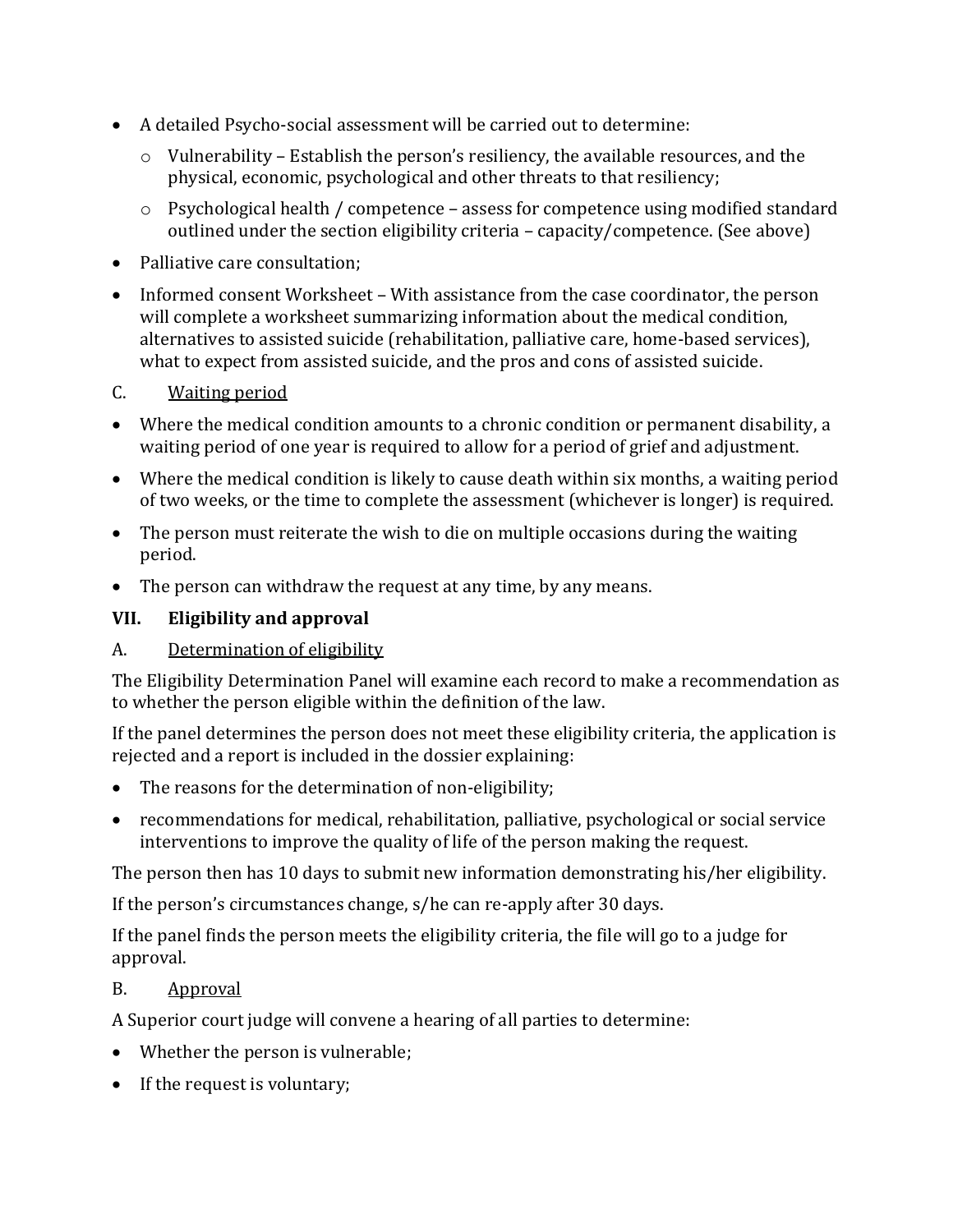- If the person has given informed consent;
- If the person's death will inflict undue suffering on  $(an)$  other person(s);
- If allowing assisted is likely to:
	- o subvert the public policy of suicide prevention;
	- $\circ$  violate charter right to life or provisions against discrimination on the basis of age, race, gender or disability or other protected status;
	- $\circ$  Send the message that the lives of people with disabilities have less value than those of non-disabled people;

### **VIII. The Assisted Suicide**

#### A. Administration of assisted suicide

Administration of assisted suicide will take place in the setting of the person's choice. The person will have the choice to:

- Swallow a liquid or capsules;
- Self-administer an intravenous injection;<sup>4</sup>

#### B. Role of the Medical technician

The medical technician will be present to set up the assisted suicide, oversee the progress, deal with any complications, and if the person changes his/her mind, to administer an antidote to the lethal drug.

- C. After the assisted suicide
- The cause of death on the death certificate shall be listed as "assisted suicide."
- An autopsy will be performed in all cases of assisted suicide. Information about the underlying medical condition, any likely prognosis, or other relevant details will be included in the person's dossier.

### **IX. Compliance and Oversight**

l

#### A. Powers and responsibilities of the Assisted Suicide Commission

The ASC's responsibilities and powers include:

- Ensuring compliance with all aspects of the assisted suicide law;
- Receiving and investigating all complaints related to assisted suicide and other endingof-life practices:
	- $\circ$  In addition, the ASC will perform periodic studies, retrospective examination of all deaths in a given institution (selected at random) to determine whether euthanasia, non-voluntary withdrawal of medical care, and other illegal ending-of-life practices are occurring.
	- o The ASC will be empowered to investigate any anomalous results of these studies.

<sup>4</sup> An IV line established ahead of time, is set to release the lethal dose upon the action of the person